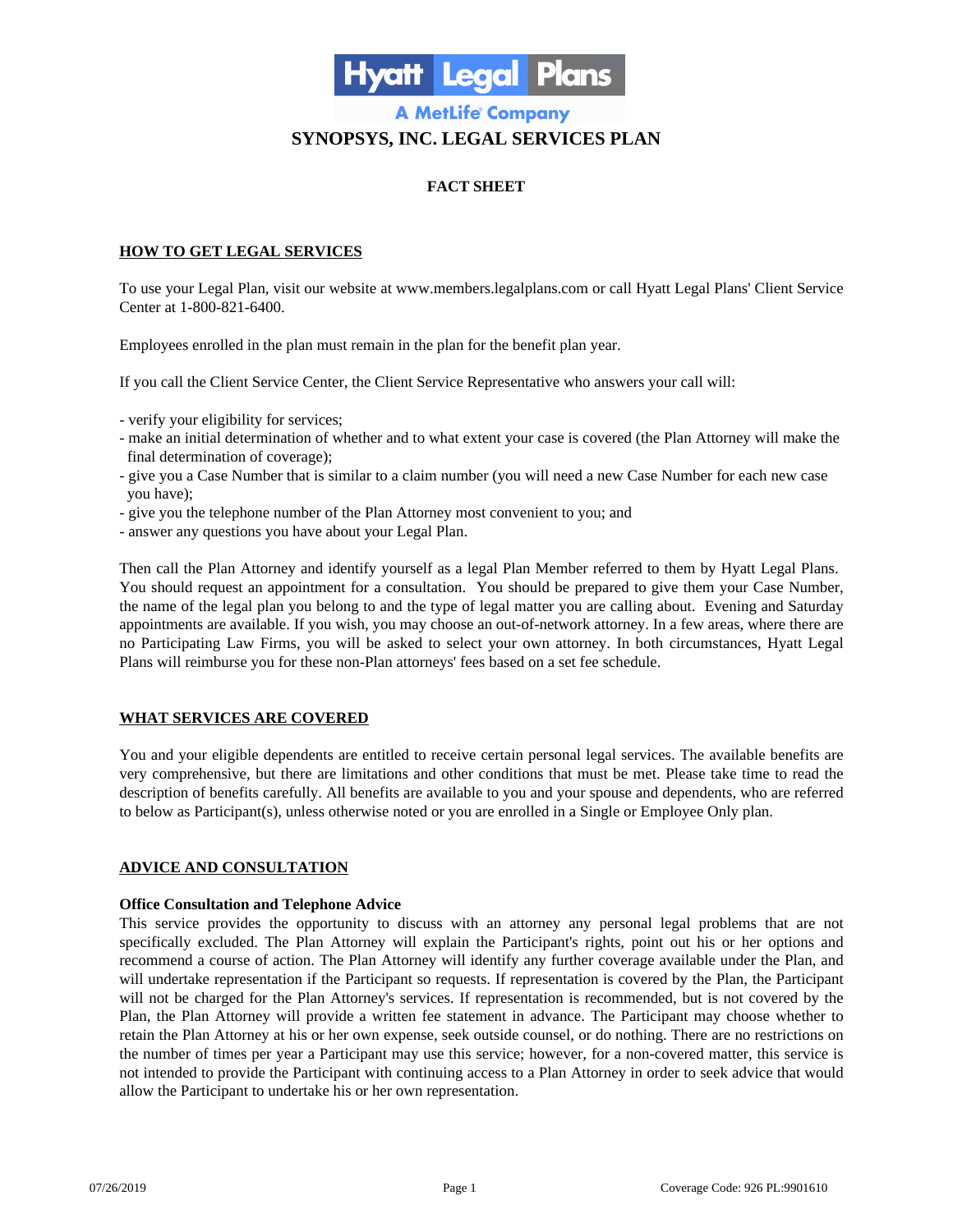## **CONSUMER PROTECTION**

## **Consumer Protection Matters**

This service covers the Participant as a plaintiff, for representation, including trial, in disputes over consumer goods and services where the amount being contested exceeds the small claims court limit in that jurisdiction and is documented in writing. This service does not include disputes over real estate, construction, insurance or collection activities after a judgment.

## **Personal Property Protection**

This service covers counseling the Participant over the phone or in the office on any personal property issue such as consumer credit reports, contracts for the purchase of personal property, consumer credit agreements or installment sales agreements. Counseling on pursuing or defending small claims actions is also included. The service also includes reviewing any personal legal documents and preparing promissory notes, affidavits and demand letters.

#### **Small Claims Assistance**

This service covers counseling the Participant on prosecuting a small claims action; helping the Participant prepare documents; advising the Participant on evidence, documentation and witnesses; and preparing the Participant for trial. The service does not include the Plan Attorney's attendance or representation at the small claims trial, collection activities after a judgment or any services relating to post-judgment actions.

## **DEBT MATTERS**

#### **Debt Collection Defense**

This service provides Participants with an attorney's services for negotiation with creditors for a repayment schedule and to limit creditor harassment, and representation in defense of any action for personal debt collection, tax agency debt collection, foreclosure, repossession or garnishment, up to and including trial if necessary. It includes a motion to vacate a default judgment. It does not include counter, cross or third party claims; bankruptcy; any action arising out of family law matters, including support and post-decree issues; or any matter where the creditor is affiliated with the Sponsor or Employer.

#### **Identity Management Services**

This service provides the Participant with access to LifeStages Identity Management Services provided by CyberScout, LLC. These services include both Proactive Services when the Participant believes their personal data has been compromised as well as Resolution Services to assist the Participant in recovering from account takeover or identity theft with unlimited assistance to fix issues, handle notifications, and provide victims with credit and fraud monitoring. Theft Support, Fraud Support, Recovery and Replacement services are covered by this service. For more information on identity theft protection, please visit http://www.legalplans-idtheft.com/.

#### **Identity Theft Defense**

This service provides the Participant with consultations with an attorney regarding potential creditor actions resulting from identity theft and attorney services as needed to contact creditors, credit bureaus and financial institutions. It also provides defense services for specific creditor actions over disputed accounts. The defense services include limiting creditor harassment and representation in defense of any action that arises out of the identity theft such as foreclosure, repossession or garnishment, up to and including trial if necessary. The service also provides the Participant with online help and information about identity theft and prevention. It does not include counter, cross or third party claims; bankruptcy; any action arising out of family law matters, including support and post-decree issues; or any matter where the creditor is affiliated with the Sponsor or Employer.

#### **Personal Bankruptcy or Wage Earner Plan**

This service covers the Plan Member and spouse in pre-bankruptcy planning, the preparation and filing of a personal bankruptcy or Wage Earner petition, and representation at all court hearings and trials. This service is not available if a creditor is affiliated with the Sponsor or Employer, even if the Plan Member or spouse chooses to reaffirm that specific debt.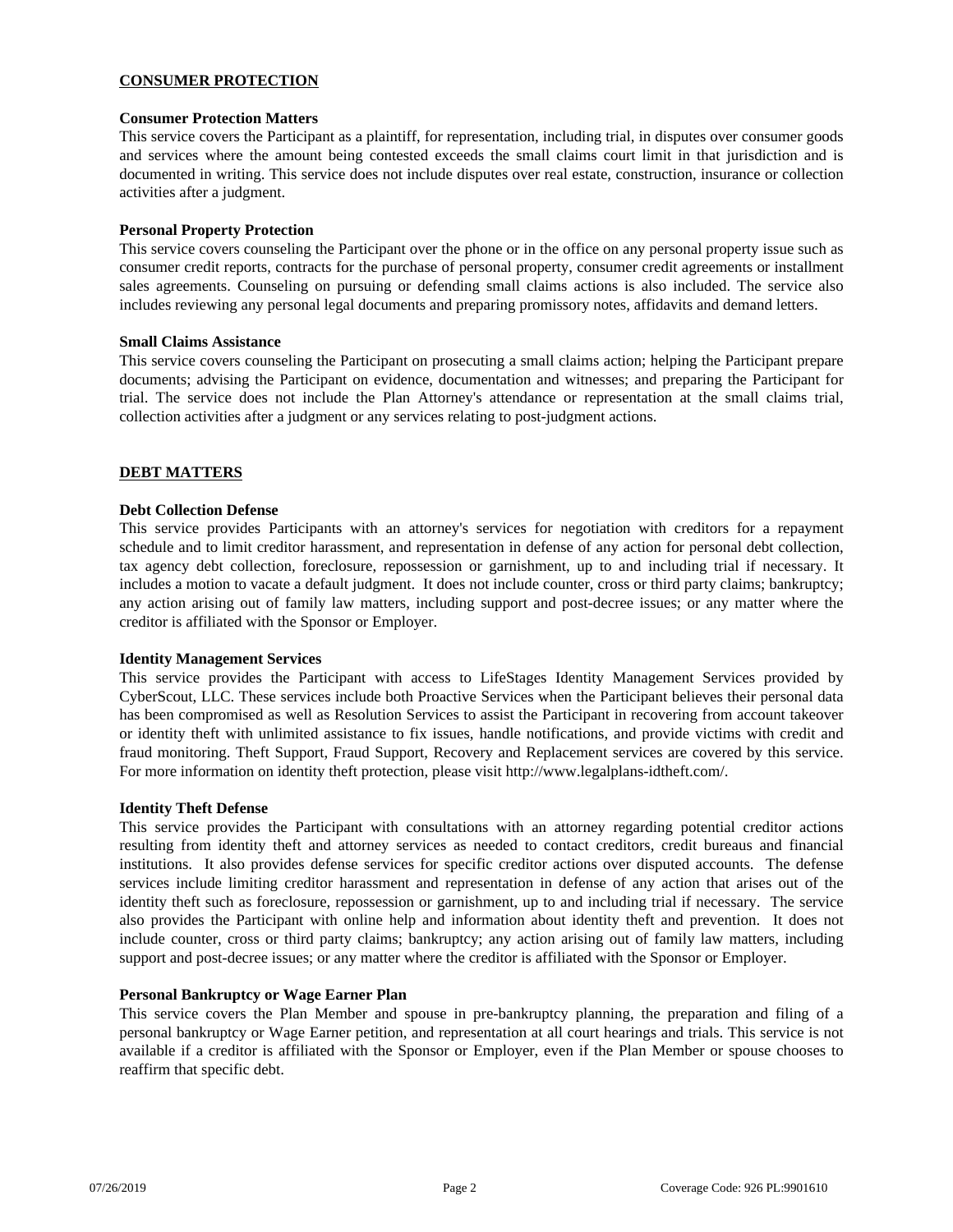## **Tax Audits**

This service covers reviewing tax returns and answering questions the IRS or a state or local taxing authority has concerning the Participant's tax return; negotiating with the agency; advising the Participant on necessary documentation; and attending an IRS or a state or local taxing authority audit. The service does not include prosecuting a claim for the return of overpaid taxes or the preparation of any tax returns.

## **DEFENSE OF CIVIL LAWSUITS**

## **Administrative Hearing Representation**

This service covers Participants in defense of civil proceedings before a municipal, county, state or federal administrative board, agency or commission. It includes the hearing before an administrative board or agency over an adverse governmental action. It does not apply where services are available or are being provided by virtue of an insurance policy. It does not include family law matters, post judgment matters or litigation of a job-related incident.

## **Civil Litigation Defense**

This service covers the Participant in defense of an arbitration proceeding or civil proceeding before a municipal, county, state or federal administrative board, agency or commission, or in a trial court of general jurisdiction. It does not apply where services are available or are being provided by virtue of an insurance policy. It does not include family law matters, post judgment matters, matters with criminal penalties or litigation of a job-related incident. Services do not include bringing counterclaims, third party or cross claims.

#### **Incompetency Defense**

This service covers the Participant in the defense of any incompetency action, including court hearings when there is a proceeding to find the Participant incompetent.

## **DOCUMENT PREPARATION**

### **Affidavits**

This service covers preparation of any affidavit in which the Participant is the person making the statement.

#### **Deeds**

This service covers the preparation of any deed for which the Participant is either the grantor or grantee.

#### **Demand Letters**

This service covers the preparation of letters that demand money, property or some other property interest of the Participant, except an interest that is an excluded service. It also covers mailing them to the addressee and forwarding and explaining any response to the Participant. Negotiations and representation in litigation are not included.

#### **Document Review**

This service covers the review of any personal legal document of the Participant, such as letters, leases or purchase agreements.

#### **Elder Law Matters**

This service covers counseling the Participant over the phone or in the office on any personal issues relating to the Participant's parents as they affect the Participant. The service includes reviewing documents of the parents to advise the Participant of the effect on the Participant. The documents include Medicare or Medicaid materials, prescription plans, leases, nursing home agreements, powers of attorney, living wills and wills. The service also includes preparing deeds involving the parents when the Participant is either the grantor or grantee; and preparing promissory notes involving the parents when the Participant is the payor or payee.

## **Mortgages**

This service covers the preparation of any mortgage or deed of trust for which the Participant is the mortgagor. This service does not include documents pertaining to business, commercial or rental property.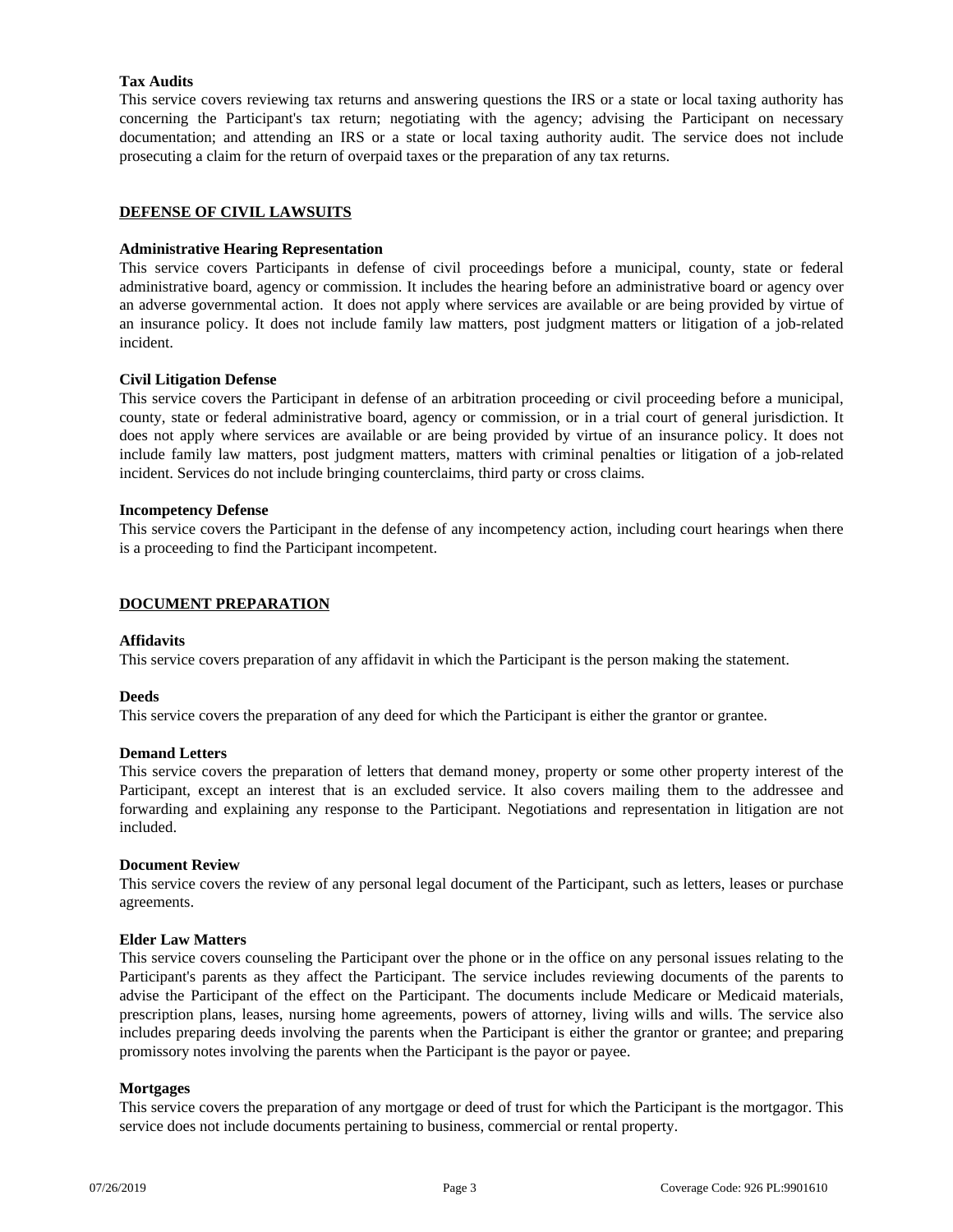## **Promissory Notes**

This service covers the preparation of any promissory note for which the Participant is the payor or payee.

## **FAMILY LAW**

#### **Adoption and Legitimization (Contested and Uncontested)**

This service covers all legal services and court work in a state or federal court for an adoption for the Plan Member and spouse. Legitimization of a child for the Plan Member and spouse, including reformation of a birth certificate, is also covered.

#### **Guardianship or Conservatorship (Contested and Uncontested)**

This service covers establishing a guardianship or conservatorship over a person and his or her estate when the Plan Member or spouse is being appointed as guardian or conservator. It includes obtaining a permanent and/or temporary guardianship or conservatorship, gathering any necessary medical evidence, preparing the paperwork, attending the hearing and preparing the initial accounting. This service does not include representation of the person over whom guardianship or conservatorship is sought, any annual accountings after the initial accounting, or terminating the guardianship or conservatorship once it has been established.

#### **Name Change**

This service covers the Participant for all necessary pleadings and court hearings for a legal name change.

## **Prenuptial Agreement**

This service covers representation of the Plan Member and includes the negotiation, preparation, review and execution of a Prenuptial Agreement between the Plan Member and his or her fiance/partner prior to their marriage or legal union (where allowed by law). It does not include subsequent litigation arising out of a prenuptial agreement. The fiance/partner must either have separate counsel or waive his/her right to representation.

## **Protection from Domestic Violence**

This service covers the Plan Member only, not the spouse or dependents, as the victim of domestic violence. It provides the Plan Member with representation to obtain a protective order, including all required paperwork and attendance at all court appearances. The service does not include representation in suits for damages, defense of any action, or representation for the offender.

## **IMMIGRATION**

#### **Immigration Assistance**

This service covers advice and consultation, preparation of affidavits and powers of attorney, review of any immigration documents and helping the Participant prepare for hearings.

#### **PERSONAL INJURY**

#### **Personal Injury (25% Network Maximum)**

Subject to applicable law and court rules, Plan Attorneys will handle personal injury matters (where the Participant is the plaintiff) at a maximum fee of 25% of the gross award. It is the Participant's responsibility to pay this fee and all costs.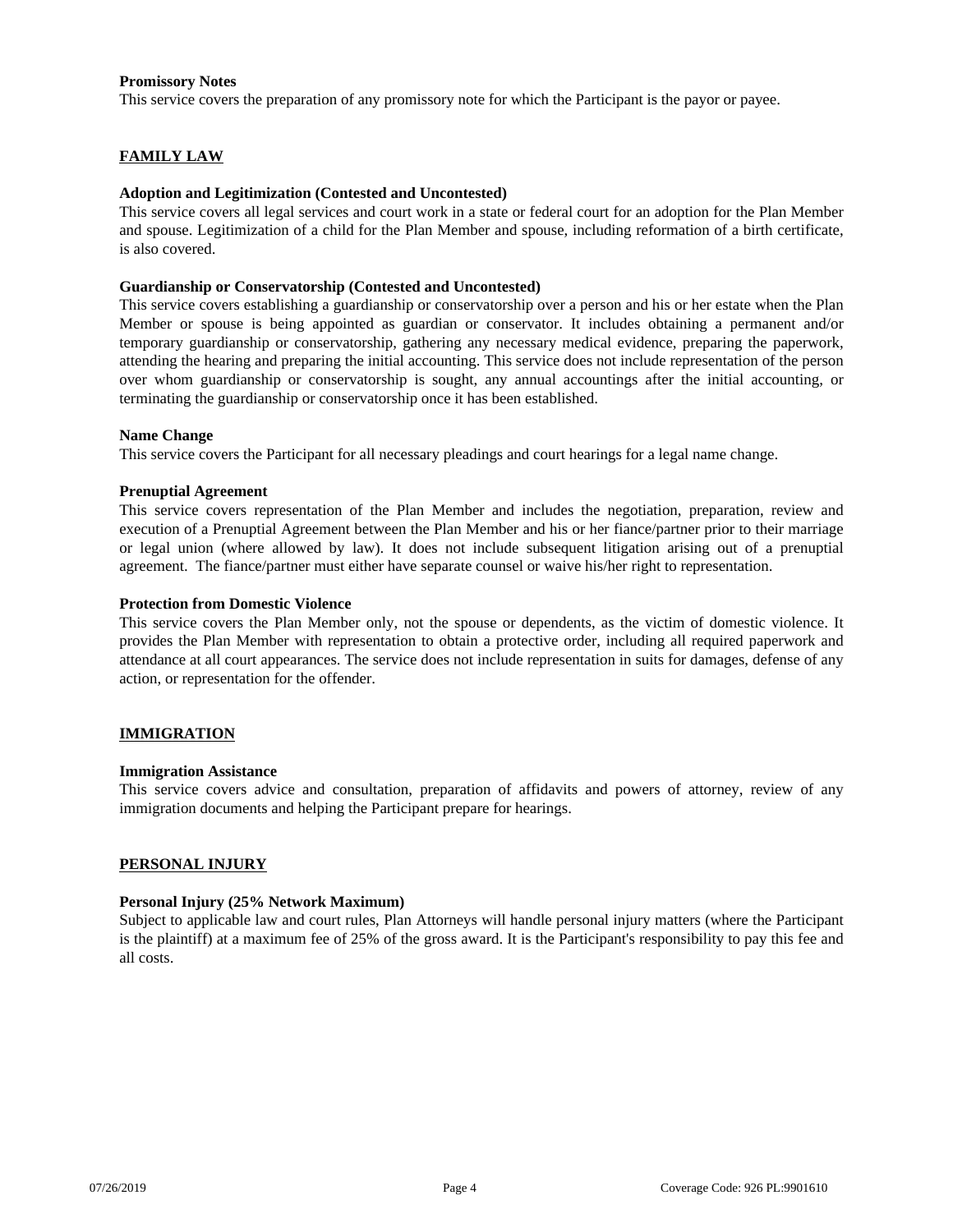## **REAL ESTATE MATTERS**

## **Boundary or Title Disputes (Primary Residence)**

This service covers negotiations and litigation arising from boundary or real property title disputes involving a Participant's primary residence, where coverage is not available under the Participant's homeowner or title insurance policies. The service includes filing to remove a mechanic's lien.

## **Eviction and Tenant Problems (Primary Residence - Tenant Only)**

This service covers the Participant as a tenant for matters involving leases, security deposits or disputes with a residential landlord. The service includes eviction defense, up to and including trial. It does not include representation in disputes with other tenants or as a plaintiff in a lawsuit against the landlord, including an action for return of a security deposit.

## **Home Equity Loans (Primary Residence)**

This service covers the review or preparation of a home equity loan on the Participant's primary residence.

## **Home Equity Loans (Second or Vacation Home)**

This service covers the review or preparation of a home equity loan on the Participant's second or vacation home.

## **Property Tax Assessment (Primary Residence)**

This service covers the Participant for review and advice on a property tax assessment on the Participant's primary residence. It also includes filing the paperwork; gathering the evidence; negotiating a settlement; and attending the hearing necessary to seek a reduction of the assessment.

## **Refinancing of Home (Primary Residence)**

This service covers the review or preparation, by an attorney representing the Participant, of all relevant documents (including the refinance agreement, mortgage and deed, and documents pertaining to title, insurance, recordation and taxation), which are involved in the refinancing of or obtaining a home equity loan on a Participant's primary residence. The benefit also includes attendance of an attorney at closing. This benefit includes obtaining a permanent mortgage on a newly constructed home. It does not include services provided by any attorney representing a lending institution or title company. The benefit does not include the refinancing of a second home, vacation property or property that is held for any rental, business, investment or income purpose.

#### **Refinancing of Home (Second or Vacation Home)**

This service covers the review or preparation, by an attorney representing the Participant, of all relevant documents (including the refinance agreement, mortgage and deed, and documents pertaining to title, insurance, recordation and taxation), which are involved in the refinancing of or obtaining a home equity loan on a Participant's second home or vacation home. The benefit also includes attendance of an attorney at closing. This benefit includes obtaining a permanent mortgage on a newly constructed home. It does not include services provided by any attorney representing a lending institution or title company. The benefit does not include the refinancing of a second home, vacation property or property that is held for any rental, business, investment or income purpose.

#### **Sale or Purchase of Home (Primary Residence)**

This service covers the review or preparation, by an attorney representing the Participant, of all relevant documents (including the construction documents for a new home, the purchase agreement, mortgage and deed, and documents pertaining to title, insurance, recordation and taxation), which are involved in the purchase or sale of a Participant's primary residence or of a vacant property to be used for building a primary residence. The benefit also includes attendance of an attorney at closing. It does not include services provided by any attorney representing a lending institution or title company. The benefit does not include the sale or purchase of a second home, vacation property, rental property, property held for business or investment or leases with an option to buy.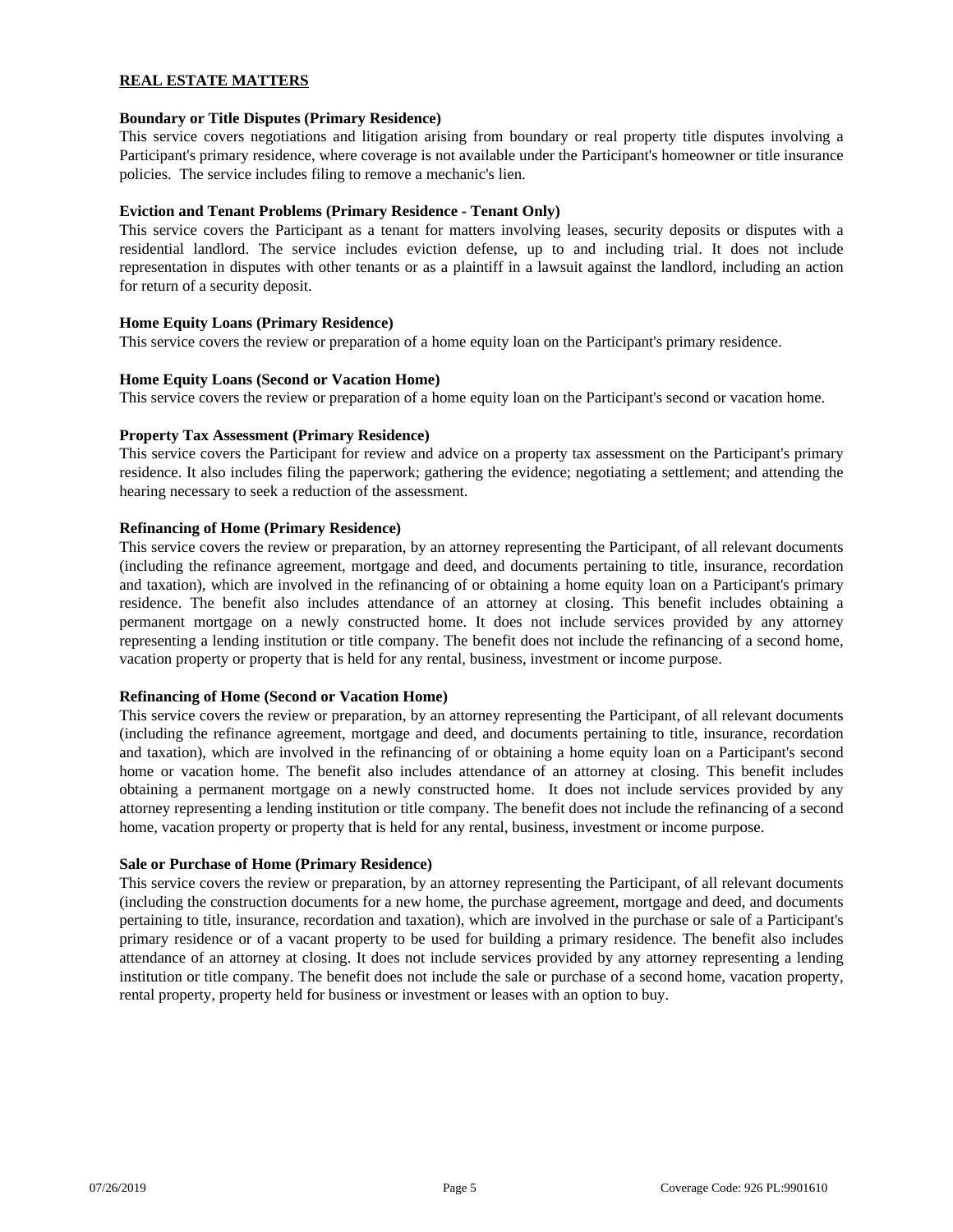## **Sale or Purchase of Home (Second or Vacation Home)**

This service covers the review or preparation, by an attorney representing the Participant, of all relevant documents (including the construction documents for a new second home or vacation home, the purchase agreement, mortgage and deed, and documents pertaining to title, insurance, recordation and taxation), which are involved in the purchase or sale of a Participant's second home, vacation home or of a vacant property to be used for building a second home or vacation home. The benefit also includes attendance of an attorney at closing. It does not include services provided by any attorney representing a lending institution or title company. The benefit does not include the sale or purchase of a second home or vacation home held for rental purpose, business, investment or income or leases with an option to buy.

## **Security Deposit Assistance (Primary Residence - Tenant only)**

This service covers counseling the Participant as a tenant in recovering a security deposit from the Participant's residential landlord for the Participant's primary residence; reviewing the lease and other relevant documents; and preparing a demand letter to the landlord for the return of the deposit. It also covers assisting the Participant in prosecuting a small claims action; helping prepare documents; advising on evidence, documentation and witnesses; and preparing the Participant for the small claims trial. This service does not include the Plan Attorney's attendance or representation at the small claims trial, collection activities after a judgment or any services relating to post-judgment actions.

## **Zoning Applications**

This service provides the Participant with the services of a lawyer to help get a zoning change or variance for the Participant's primary residence. Services include reviewing the law, reviewing the surveys, advising the Participant, preparing applications, and preparing for and attending the hearing to change zoning.

## **TRAFFIC AND CRIMINAL MATTERS**

## **Juvenile Court Defense**

This service covers the defense of a Participant and a Participant's dependent child in any juvenile court matter, provided there is no conflict of interest between the Participant and the dependent child. When a conflict exists, or where the court requires separate counsel for the child, this service provides an attorney for the Plan Member only, including services for Parental Responsibility.

## **Restoration of Driving Privileges**

This service covers the Participant with representation in proceedings to restore the Participant's driving license.

## **Traffic Ticket Defense (No DUI)**

This service covers representation of the Participant in defense of any traffic ticket including traffic misdemeanor offenses, except driving under influence or vehicular homicide, including court hearings, negotiation with the prosecutor and trial.

#### **WILL AND ESTATE MATTERS**

#### **Living Wills**

This service covers the preparation of a living will for the Participant.

#### **Powers of Attorney**

This service covers the preparation of any power of attorney when the Participant is granting the power.

#### **Probate (10% Network Discount)**

Subject to applicable law and court rules, Plan Attorneys will handle probate matters at a fee 10% less than the Plan Attorney's normal fee. It is the Participant's responsibility to pay this reduced fee and all costs.

#### **Trusts**

This service covers the preparation of revocable and irrevocable living trusts for the Participant. It does not include tax planning or services associated with funding the trust after it is created.